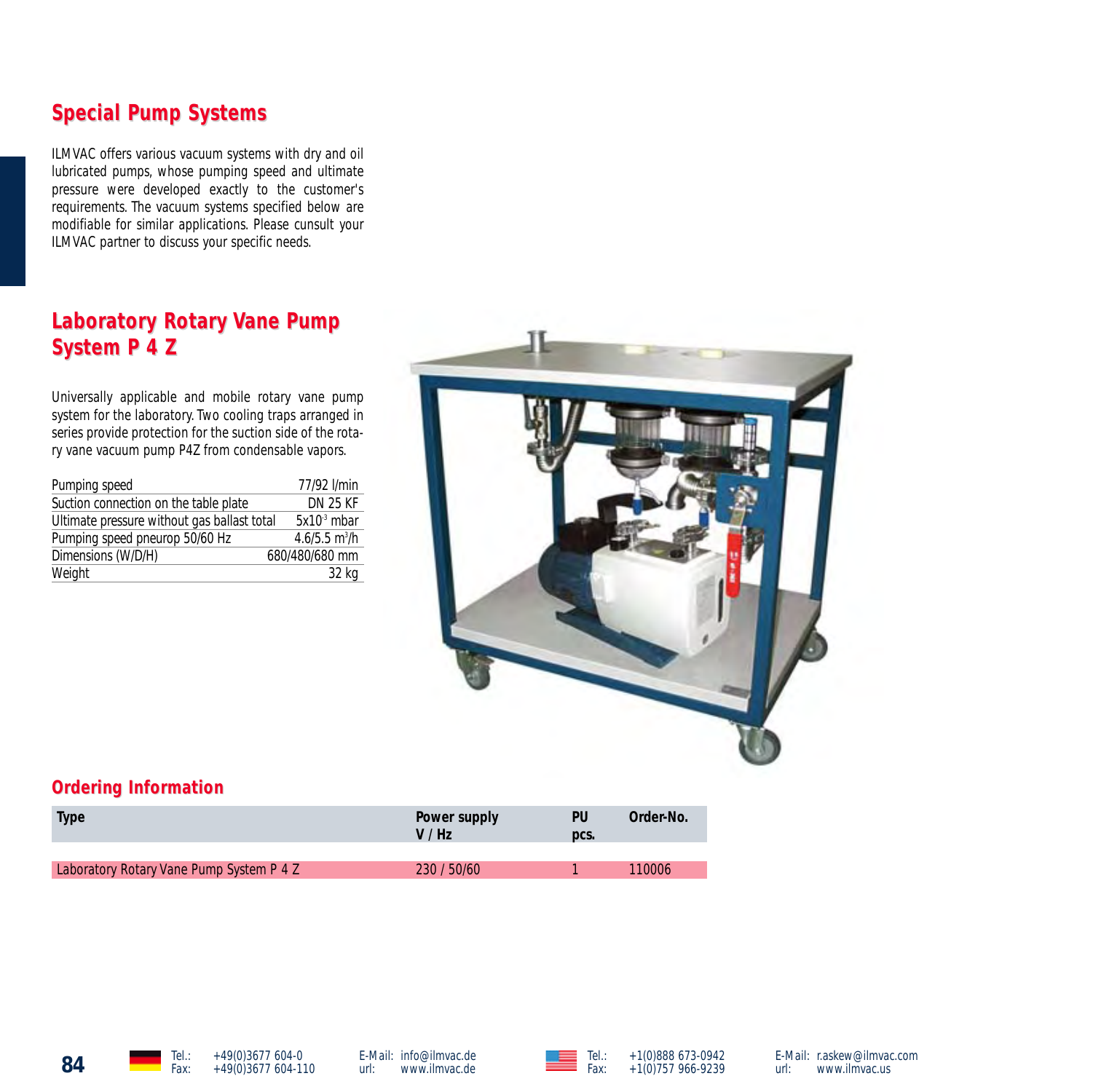

# **Rotary Vane Pump System with P 4 Z - GK with P 4 Z - GK**

Universally applicable, compact, on a mobile baseplate installed laboratory vacuum pump system.A cooling trap provide protection for the suction side of the rotary vane vacuum pump P4Z from condensable vapors.

| Pumping speed                               | 77/92 l/min                 |
|---------------------------------------------|-----------------------------|
| Suction connection                          | <b>DN 25 KF</b>             |
| Ultimate pressure without gas ballast total | $5x103$ mbar                |
| Pumping speed pneurop 50/60 Hz              | $4.6/5.5$ m <sup>3</sup> /h |
| Dimensions (W/D/H)                          | 405/150/215 mm              |
| Weight                                      | 17.5 kg                     |



#### **Ordering Information**

| <b>Type</b>          |                                         |                                                       | Power supply<br>V / Hz |               | PU<br>pcs.                                   | Order-No. |
|----------------------|-----------------------------------------|-------------------------------------------------------|------------------------|---------------|----------------------------------------------|-----------|
|                      | Rotary Vane Pump System with P 4 Z - GK |                                                       | 230 / 50/60            |               |                                              | 110007    |
| $\sum_{\text{Fax:}}$ | +44(0)1444 254762<br>+44(0)1444 254763  | E-Mail: info@ilmvac.co.uk<br>www.ilmvac.co.uk<br>url: |                        | Tel.:<br>Fax: | +86 (0)21 50396223/4/5<br>+86 (0)21 50396221 |           |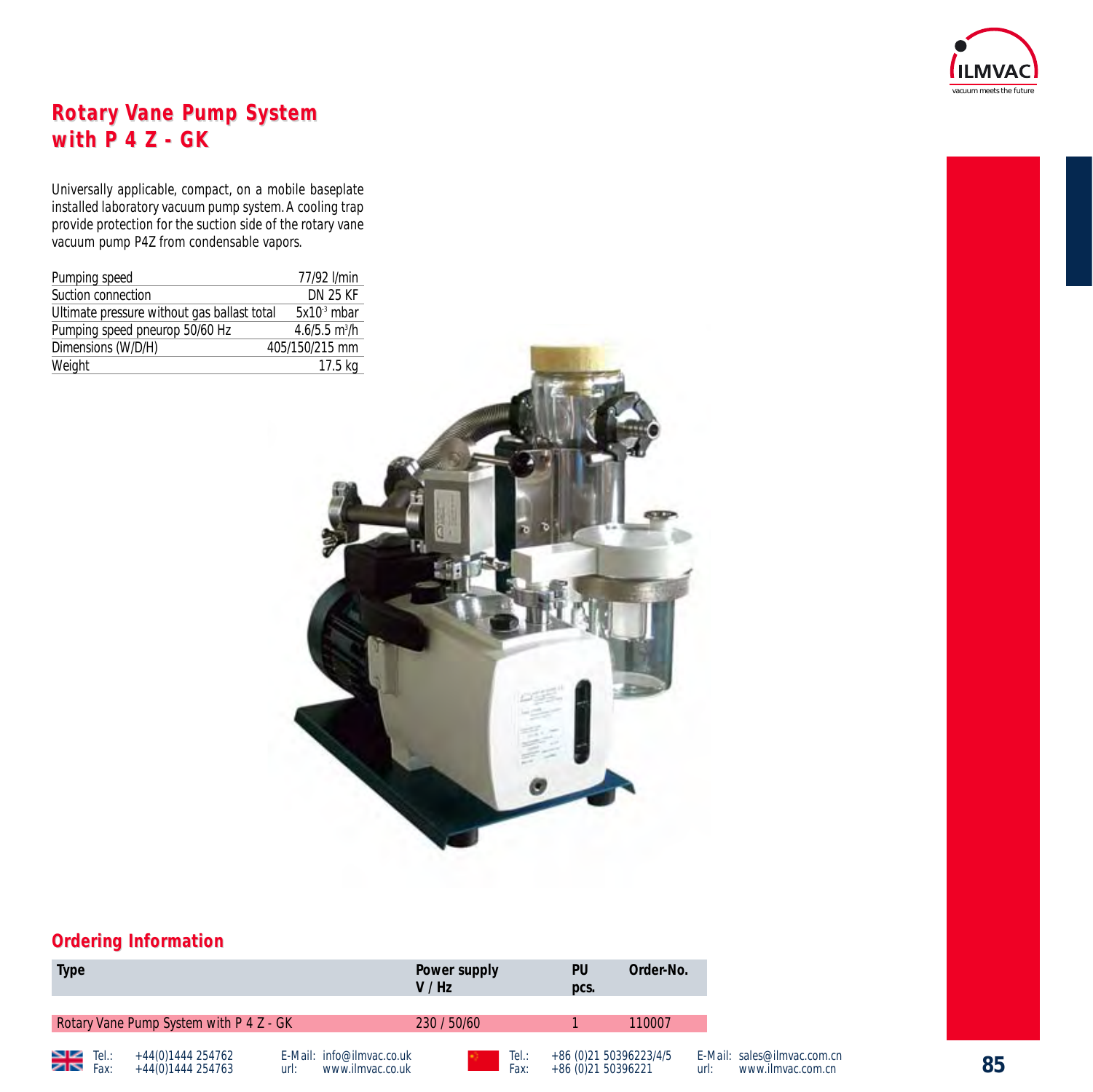# **In-House Vacuum System HVP 250 HVP 250**

Powerful rotary vane vacuum pump system for the central vacuum supply in the laboratory and in the industry. Two condensate separators arranged at the suction side prevent the penetration of liquids from the vacuum network into the pump.

| Pumping speed                               | $66.7$ $\frac{1}{s}$       |
|---------------------------------------------|----------------------------|
| Max. inlet pressure                         | 1 bar                      |
| Max. outlet pressure                        | 1 bar                      |
| Suction connection                          | <b>DN 50 KF</b>            |
| Pressure connection                         | <b>DN 63 ISO-K</b>         |
| Ultimate pressure without gas ballast total | $0.5$ mbar                 |
| Pumping speed pneurop 50 Hz                 | $240 \text{ m}^3/\text{h}$ |
| Dimensions (W/D/H)                          | 1250/1050/1130 mm          |
| Weight                                      | 230 kg                     |



#### **Ordering Information**

| <b>Type</b> |                                |                                          | Power supply<br>V / Hz                          | PU<br>pcs.                   | Order-No.                              |
|-------------|--------------------------------|------------------------------------------|-------------------------------------------------|------------------------------|----------------------------------------|
|             | In-House Vacuum System HVP 250 |                                          | 3x400/690 / 50                                  |                              | 110003                                 |
| 86          | Tel:<br>Fax:                   | $+49(0)3677604-0$<br>$+49(0)3677604-110$ | F-Mail: info@ilmvac.de<br>www.ilmvac.de<br>url: | Tel.:<br><u>star</u><br>Fax: | +1(0)888 673-0942<br>+1(0)757 966-9239 |

E-Mail: r.askew@ilmvac.com<br>url: www.ilmvac.us www.ilmvac.us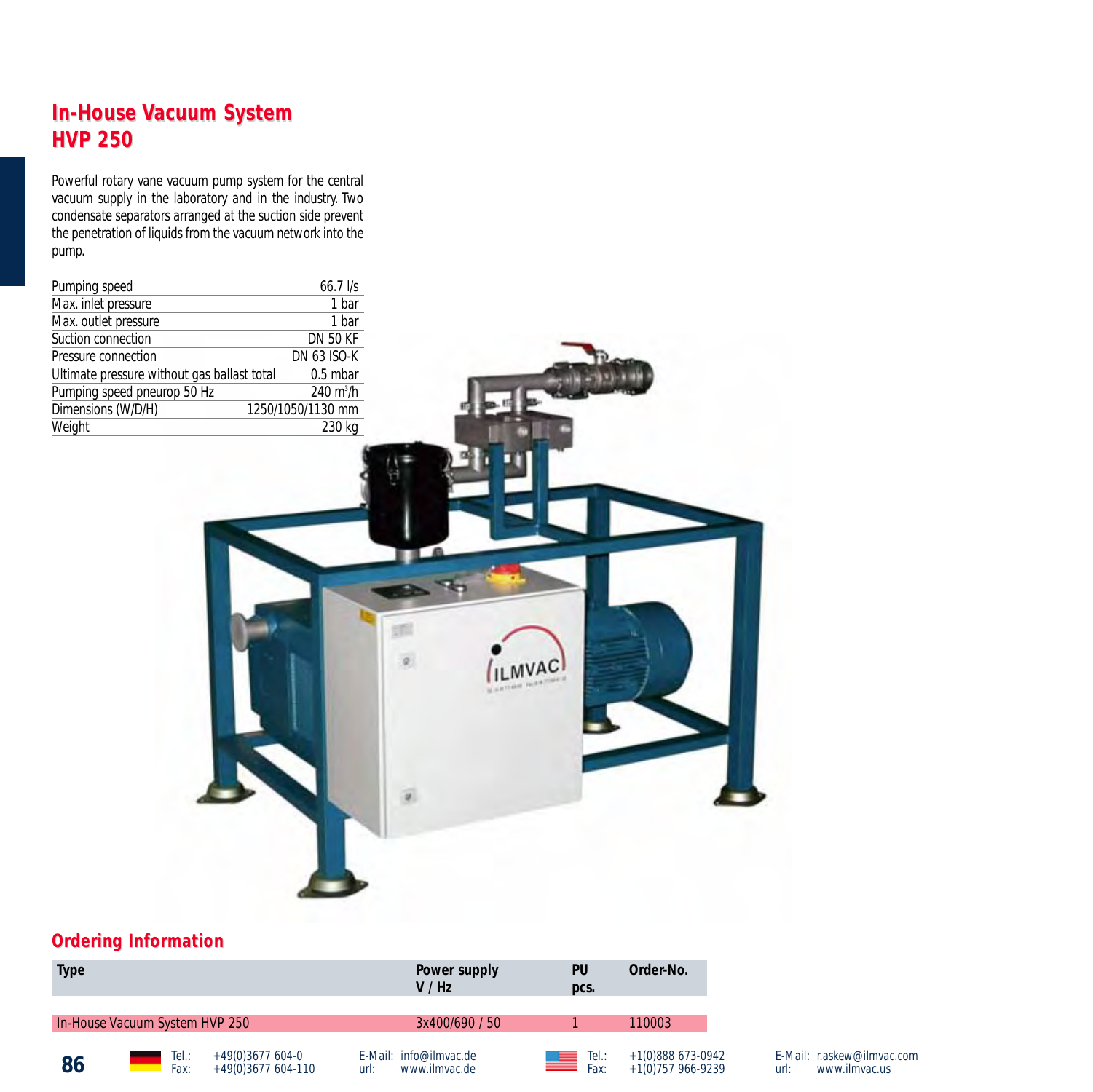

# **Turbomolecular pump system SST 551 / P 65 D automatic SST 551 / P 65 D automatic**

Automatically operating high vacuum pump system for the laboratory and the industry. Due to its mobility flexibly applicable e.g. for the evacuating of high vacuum recipients, vaporization plants and drying plants.

| Pumping speed for helium    | $600$ $1/s$         |
|-----------------------------|---------------------|
| Suction connection          | <b>DN 160 ISO-K</b> |
| Ultimate pressure DIN 28428 | $< 5x107$ mbar      |
| Pumping speed               | $550$ I/s           |
| Dimensions (W/D/H)          | 1400/500/1000 mm    |
| Weight                      | 150 kg              |



#### **Ordering Information**

| <b>Type</b>                                                   |                                                       | Power supply<br>V / Hz |               | PU<br>pcs.                                   | Order-No. |
|---------------------------------------------------------------|-------------------------------------------------------|------------------------|---------------|----------------------------------------------|-----------|
| Turbomolecular pump system SST 551 / P 65 D automatic         |                                                       | 3x230/400 / 50         |               |                                              | 101406    |
| $\geq$ $\leq$ Tel.:<br>+44(0)1444 254762<br>+44(0)1444 254763 | E-Mail: info@ilmvac.co.uk<br>www.ilmvac.co.uk<br>url: |                        | Tel.:<br>Fax: | +86 (0)21 50396223/4/5<br>+86 (0)21 50396221 |           |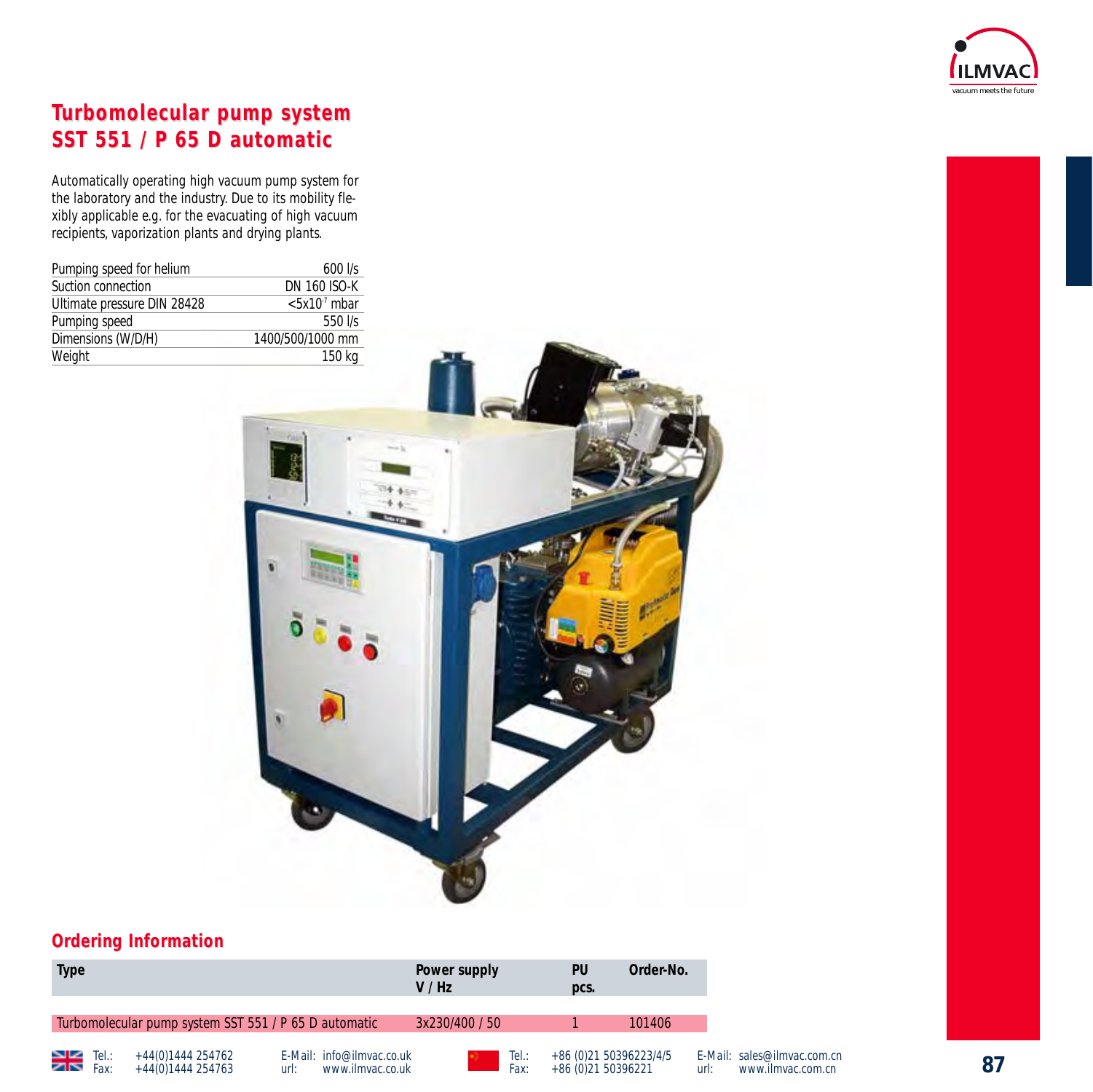# **High-Vacuum Pump System DHV 900/2 - UHL DHV 900/2 -**

Special pump system for evacuating and filling UV lamps for research and manufacturing.

| Connections for UV lamp            | 2 pieces        |
|------------------------------------|-----------------|
| Connections for filling gases      | 2 pieces        |
| Ultimate pressure of the fore pump | 3 mbar          |
| Ultimate pressure DIN 28428        | $< 105$ mbar    |
| Pumping speed for N <sub>2</sub>   | 250 l/s         |
| Dimensions (W/D/H)                 | 802/665/1300 mm |
| Weight                             | 70 kg           |



### **Ordering Information**

| <b>Type</b> |              |                                         |      | Power supply<br>V / Hz                  |    | PU<br>pcs.                             | Order-No.                              |
|-------------|--------------|-----------------------------------------|------|-----------------------------------------|----|----------------------------------------|----------------------------------------|
|             |              | High-Vacuum Pump System DHV 900/2 - UHL |      | 230/50                                  |    |                                        | 200704                                 |
| 88          | Tel:<br>Fax: | $+49(0)3677604-0$<br>+49(0)3677 604-110 | url: | E-Mail: info@ilmvac.de<br>www.ilmvac.de | ظه | $\overline{\phantom{a}}$ Tel.:<br>Fax: | +1(0)888 673-0942<br>+1(0)757 966-9239 |

E-Mail: r.askew@ilmvac.com url: www.ilmvac.us